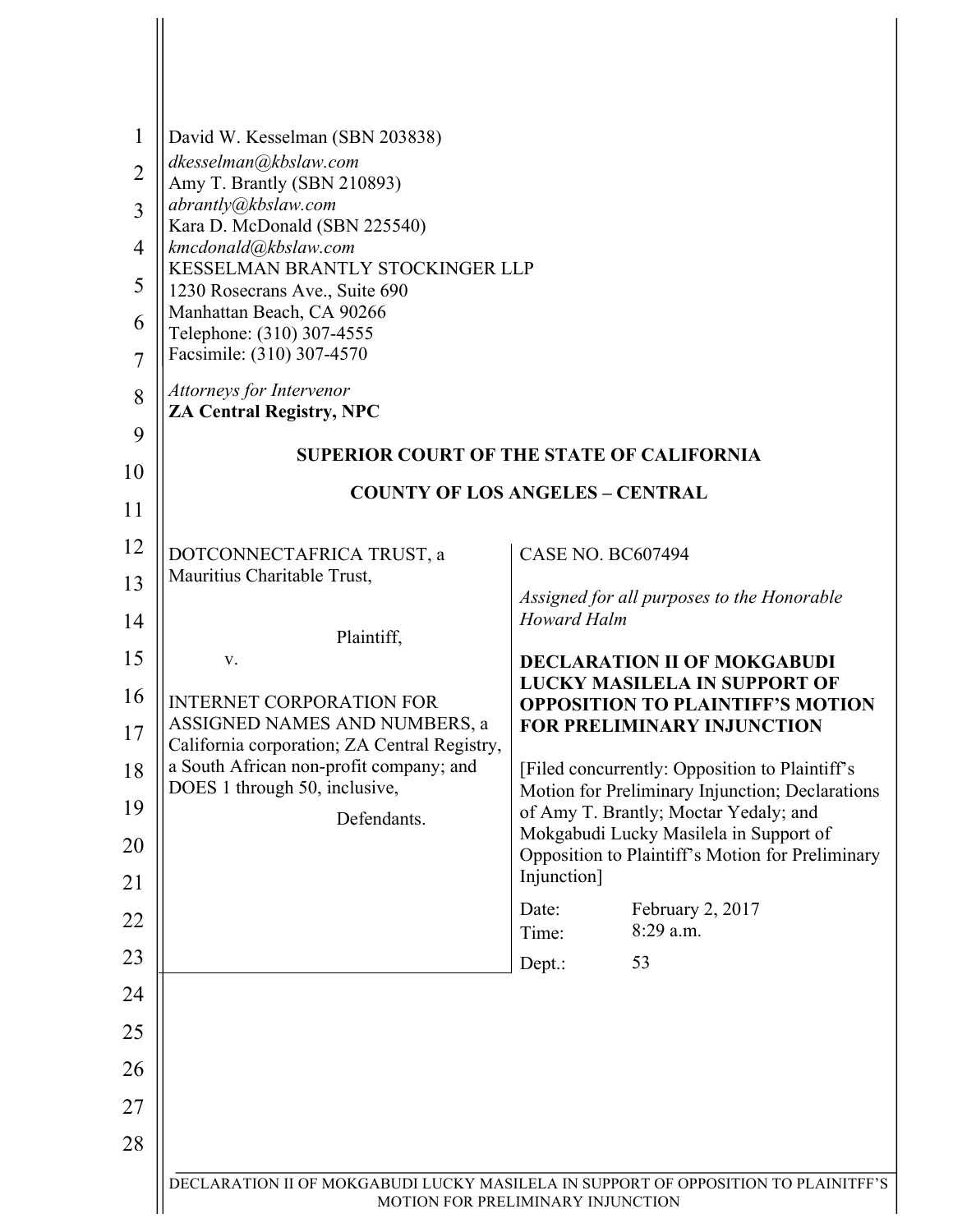| $\mathbf{1}$   | DECLARATION OF MOKGABUDI LUCKY MASILELA                                                                              |  |
|----------------|----------------------------------------------------------------------------------------------------------------------|--|
| $\overline{2}$ | I, Mokgabudi Lucky Masilela, hereby declare as follows:                                                              |  |
| 3              | I am the Chief Executive Officer of Intervenor ZA Central Registry, NPC<br>1.                                        |  |
| $\overline{4}$ | "ZACR"). I have personal knowledge of the matters contained herein, except as to those                               |  |
| 5              | matters asserted on information and belief, and as to those, I believe them to be true. If called                    |  |
| 6              | upon as a witness, I could and would testify competently thereto.                                                    |  |
| 7              | 2.<br>ZACR is a South African non-profit company with its principal place of business                                |  |
| 8              | in Midrand, South Africa.                                                                                            |  |
| 9              | 3.<br>ZACR was originally formed in 1988 under the name UniForum S.A. The                                            |  |
| 10             | purpose of the company was to promote open standards and systems in computer hardware and                            |  |
| 11             | software. In 1995, the company was assigned the administration rights for the South African                          |  |
| 12             | domain name, "co.za." Today ZACR has registered over 1 million co.za domain name                                     |  |
| 13             | registrations – or about 95% of the total registrations for ".za." Due to its well-known                             |  |
| 14             | reputation for independence and neutrality, as well as technical competence and operational                          |  |
| 15             | excellence, ZACR is the single largest domain name registry on the African continent. ZACR                           |  |
| 16             | has significant experience working with Internet Corporation For Assigned Names and                                  |  |
| 17             | Numbers ("ICANN") as a registry operator and is familiar with ICANN protocols.                                       |  |
| 18             | As a registry operator, ZACR works directly with registrars and is familiar with<br>4.                               |  |
| 19             | ICANN's Registry and Registrar accreditations. ICANN expressly permits the functions of the                          |  |
| 20             | registry operator and the registrar to be handled by a single body ("cross ownership" or "vertical                   |  |
| 21             | integration"). ICANN approved vertical integration in 2010, even before the new gTLD                                 |  |
| 22             | process began. Vertical Integration is a practical way for registry operators to distribute or                       |  |
| 23             | provide domain names to underserved markets or communities. In practice, this means that the                         |  |
| 24             | registry operator can utilize its own vertical registrar channel to reach end user markets not                       |  |
| 25             | adequately serviced by the traditional registrar channel. In the case of .Africa, ZACR plans to                      |  |
| 26             | implement a proxy service which will allow it to establish a more competitive, and widely                            |  |
| 27             | distributed, reseller channel for .Africa. This is in line with ZACR's enterprise developmental                      |  |
| 28             |                                                                                                                      |  |
|                | DECLARATION OF MOKGABUDI LUCKY MASILELA IN SUPPORT OF OPPOSITION TO PLAINITFF'S<br>MOTION FOR PRELIMINARY INJUNCTION |  |